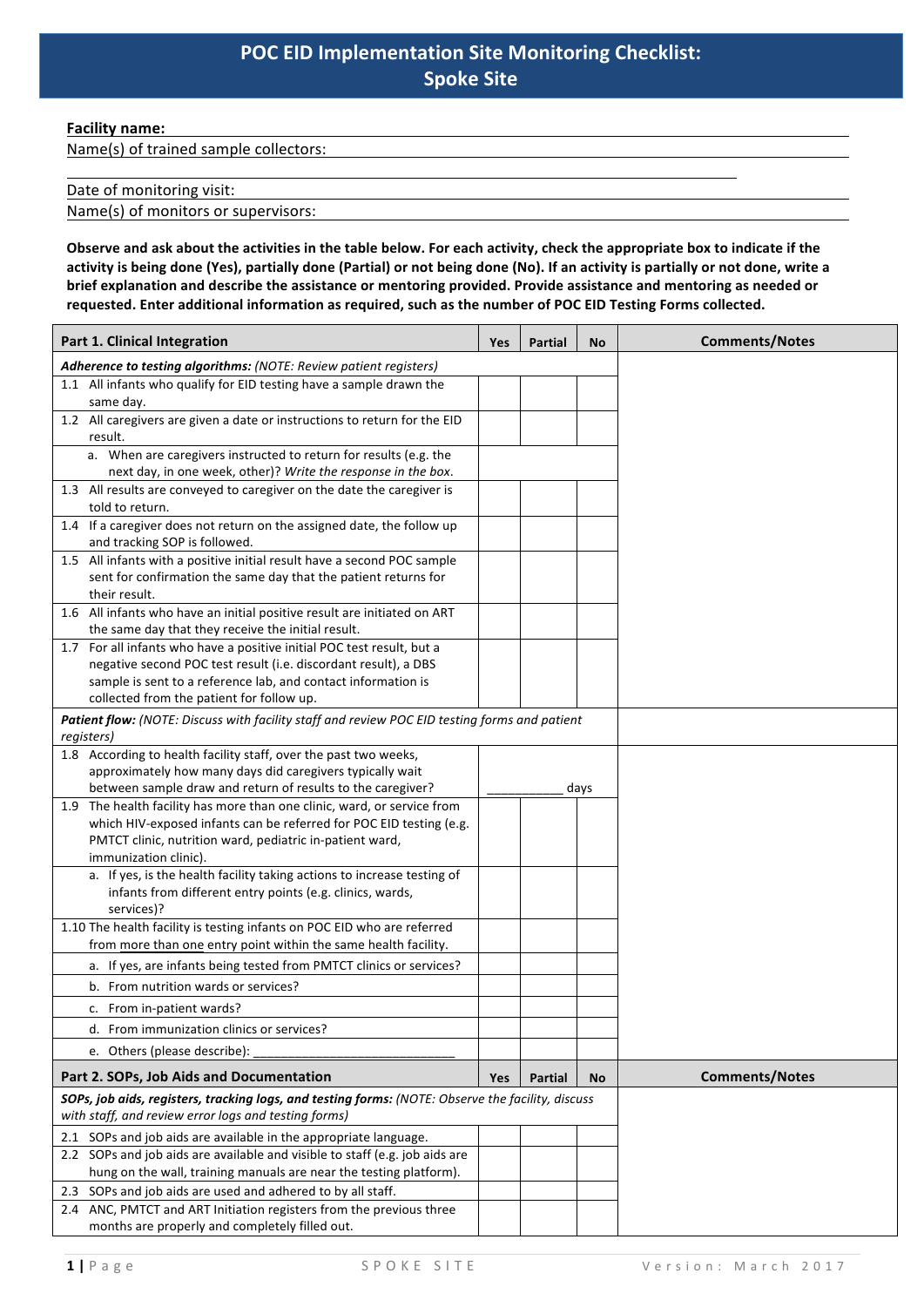| 2.5 POC EID Testing Forms from the previous three months are                                                                                    |            |                |       |                       |
|-------------------------------------------------------------------------------------------------------------------------------------------------|------------|----------------|-------|-----------------------|
| properly and completely filled out.<br>2.6 POC EID Testing Forms were collected during the monitoring visit                                     |            |                |       |                       |
| for data entry.                                                                                                                                 |            |                |       |                       |
| a. If yes, indicate the number of forms collected:                                                                                              |            |                | forms |                       |
| <b>Part 3. Health Worker Performance</b>                                                                                                        | Yes        | Partial        | No    | <b>Comments/Notes</b> |
| Health worker training and sample collection: (NOTE: Discuss with facility staff)                                                               |            |                |       |                       |
| 3.1 All staff drawing samples for POC testing received appropriate<br>training, or refresher training, within the past 12 months.               |            |                |       |                       |
| 3.2 Before sample collection, all caregivers are informed about the                                                                             |            |                |       |                       |
| purpose of the test, the method of collecting the sample, and the                                                                               |            |                |       |                       |
| waiting time for return of results.                                                                                                             |            |                |       |                       |
| 3.3 Before taking the sample, all infants' names are verified.                                                                                  |            |                |       |                       |
| 3.4 All staff drawing samples adhere to universal safety precautions                                                                            |            |                |       |                       |
| for the handling of human blood (e.g. wear gloves and protective                                                                                |            |                |       |                       |
| clothing, wash hands, disposes of lancets in puncture resistant                                                                                 |            |                |       |                       |
| containers, change gloves after each specimen).                                                                                                 |            |                |       |                       |
| <b>Part 4. Inventory Management</b>                                                                                                             | <b>Yes</b> | Partial        | No    | <b>Comments/Notes</b> |
| Reagents and Supplies: (NOTE: Observe and discuss with facility staff)<br>4.1 All supplies needed to draw samples for POC testing are available |            |                |       |                       |
| at the facility (e.g. gloves, lancets, capillary tubes, alcohol wipes,                                                                          |            |                |       |                       |
| gauze, and thermal paper).                                                                                                                      |            |                |       |                       |
| 4.2 Stock cards for supplies needed for POC testing are used and kept                                                                           |            |                |       |                       |
| up to date. (NOTE: For each individual product, stock cards should                                                                              |            |                |       |                       |
| indicate the quantity of stock received, on hand, and lost/expired                                                                              |            |                |       |                       |
| as well as adjustments, such as transfers of stock to another<br>facility).                                                                     |            |                |       |                       |
| 4.3 A physical count of supplies needed to perform POC testing was                                                                              |            |                |       |                       |
| completed within the last four (4) weeks.                                                                                                       |            |                |       |                       |
| 4.4 In the last 90 days, there have been stock outs of supplies needed                                                                          |            |                |       |                       |
| to perform POC testing. (NOTE: If yes, the reason for stock outs in                                                                             |            |                |       |                       |
| the comments box.)<br>a. If yes, which products were not available?                                                                             |            |                |       |                       |
| b. Approximately how long did the stock out last (in days)?                                                                                     | days       |                |       |                       |
| 4.5 If there is any concern about inventory management, and time                                                                                |            |                |       |                       |
| permits, conduct a physical inventory of POC supplies and cross                                                                                 |            |                |       |                       |
| check the quantities available against those written in the stock                                                                               |            |                |       |                       |
| cards. Do the quantities match those indicated in the stock cards?                                                                              |            |                |       |                       |
| Part 5. Linkage to Care                                                                                                                         | Yes        | <b>Partial</b> | No    | <b>Comments/Notes</b> |
| 5.1 Infants diagnosed as HIV-positive on POC instruments are referred                                                                           |            |                |       |                       |
| the same day to child services within the health facility for linkage<br>to care.                                                               |            |                |       |                       |
| 5.2 Infants diagnosed as HIV-positive on POC instruments are referred                                                                           |            |                |       |                       |
| the same day to child services at another health facility for linkage                                                                           |            |                |       |                       |
| to care.                                                                                                                                        |            |                |       |                       |
| 5.3 In the previous three (3) months, all infants diagnosed as HIV-                                                                             |            |                |       |                       |
| positive were successfully linked to ART services (NOTE: If possible,<br>cross check positive cases in POC EID Testing Forms or logbooks        |            |                |       |                       |
| against the facility's ART register)                                                                                                            |            |                |       |                       |
| Part 6. Sample Transport from Spoke to Hub                                                                                                      | <b>Yes</b> | <b>Partial</b> | No    | <b>Comments/Notes</b> |
| 6.1 All samples for transport to hub are appropriately collected in                                                                             |            |                |       |                       |
| capillary tubes and labeled.                                                                                                                    |            |                |       |                       |
| 6.2 All samples for transport to hub are appropriately packaged for<br>transport (e.g. in cool box for storage and transport at 4 degrees C)    |            |                |       |                       |
| 6.3 All samples for POC EID are sent to a hub site so the sample is                                                                             |            |                |       |                       |
| received by the hub site within 24 hours (if kept at room                                                                                       |            |                |       |                       |
| temperature) or within 72 hours (if kept at 4 degrees Celsius).                                                                                 |            |                |       |                       |
| 6.4 There is a transport log book for samples sent to hub sites.                                                                                |            |                |       |                       |
| a. If yes, the transport log is properly filled out and signed.                                                                                 |            |                |       |                       |
| 6.5 Sample transport drivers have appropriate equipment to transport                                                                            |            |                |       |                       |
| samples.                                                                                                                                        |            |                |       |                       |
| 6.6 Sample transport drivers have been appropriately trained.                                                                                   |            |                |       |                       |